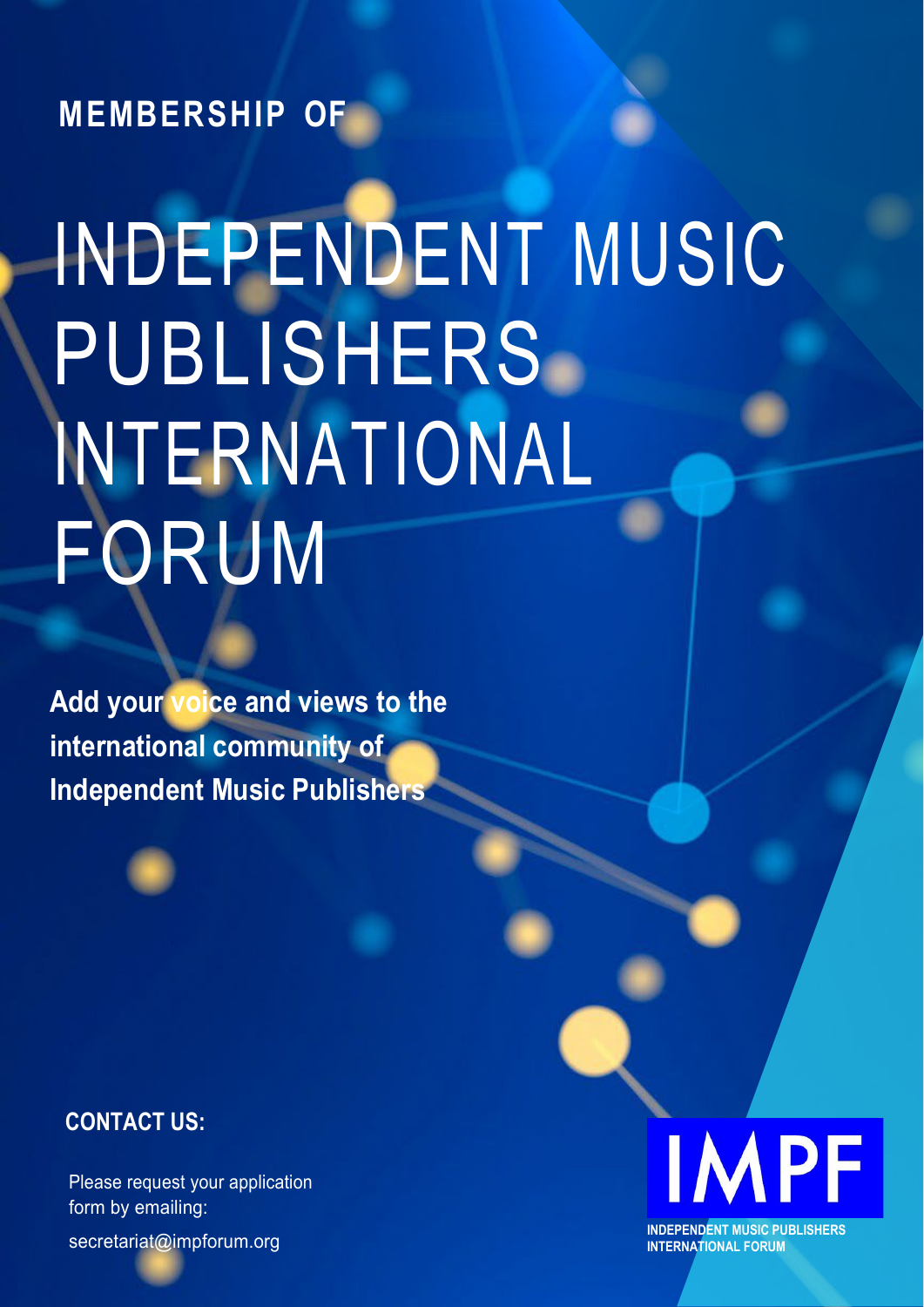**The Independent Music Publishers International Forum (IMPF) is** a group of international indie music publishers who share a vision for the future of independent music publishing. Our industry is being affected by some dramatic changes. Digitally delivered music is the new norm and consumers and platforms seek cheaper alternate ways to provide access to music. Mergers and acquisitions mean larger companies are dominating the market, and this weakens indie music publisher's bargaining position. Online licensing is fast becoming the major source of income for publishers and writers, but we do not get our fair share and the roll-out and implementation of Article 17 of the Copyright Directive of the European Union will need to be closely monitored in this regard.

The conversation on all matters concerning our business is not fully **benefitting from the contributionandperspective ofindiepublishers** and therefore can lack the diversity and fairness we know is necessary for the good of all the wider industry.

**IMPF** was established in 2013, as a network and meeting place for indie music publishers from around the world. We created a Forum for us to keep track of developments, discuss the challenges we face and propose solutions. The Forum undertakes research on points of interest, provides its members with information on regulatory and legal developments, discusses positions during meetings and delegates a member to represent our views at all levels. **As a worldwide collective group of over 100 indie member companies,** we want to take advantage of the incredible opportunities on offer; our music should be available on every service, licensed easily and without borders. We are adamant that our writers and our companies should be rewarded fairly for our collective work.

IMPF is based in Brussels, the home of the European Institutions and with members and outreach in the USA and DC we are the first to know, discuss and act on policy and key legislation that affects our writers and companies. IMPF is an associate member of **[CISAC](https://www.cisac.org/)** (International Confederation of Societies of Authors and Composers) and **[ICMP](https://www.icmp-ciem.org/)** (International Confederation of Music Publishers) and works closely with the CMO members of CISAC at national level.

IMPF also works with [IMPALA,](https://impalamusic.org/) [ECSA](https://composeralliance.org/) and [GESAC](https://authorsocieties.eu/) on European affairs. IMPF has a memorandum of understanding with [AIMP](https://www.aimp.org/) (Association of Independent Music Publishers), a charter of cooperation with [IMPEL,](http://www.impel-music.com/) the licensing hub for independent music publishers, and a strategic alliance with [The Ivors Academy](https://ivorsacademy.com/) to strengthen ties between music creators and publishers. IMPF also liaises at international level with [CIAM](http://www.ciamcreators.org/) (International Council of Music Creators) in this regard.

IMPF joins the Standing Committee on Copyright and Related Rights (SCCR) at **WIPO** and is a member of the Advisory Board of **WIPO for Creators**. IMPF also supports the **Credits Due** initiative. IMPF is a stakeholder to the European Observatory on Infringements of Intellectual Property Rights of the [European Union Intellectual Property Office](https://euipo.europa.eu/ohimportal/en) and is also a member of the Pro Music international coalition which promotes the myriad of different ways people can enjoy music safely and legitimately online. IMPF has a best practice Code of Conduct and Ethics and partners with **Keychange** to work towards gender balance on the Boards, Committees and activities of IMPF.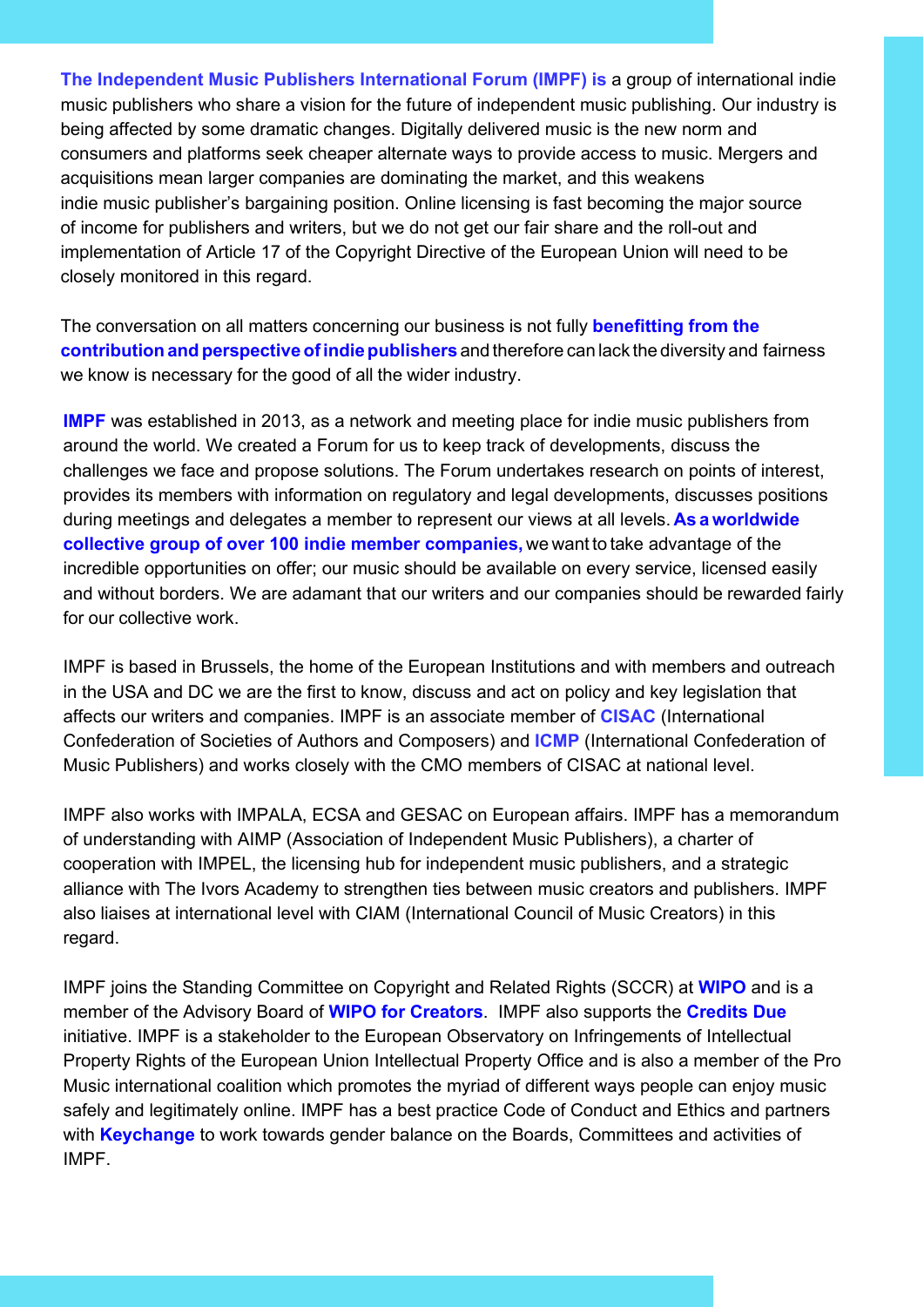

**IMPF** is the recipient of a **Creative Europe** grant to build capacity of independent music publishers. This **IMPF network project** will run for three years and is co-funded by the European Union. The project aims to empower in the first instance, independent European publishers, but with benefits for all IMPF members globally. The project runs from 1st March 2022 to 1st March 2025.

### **IMPF's objectives:** Find out **What We Do** [here.](http://www.impforum.org/)

- Represent the interests of the independent music publishing community internationally
- Share experiences and best practices in music publishing
- Exchange information on the legal framework as it affects the music publishing environment
- Coordinate and support projects relevant to composers and music publishers
- Promote a favourable environment for artistic, cultural, linguistic and commercial diversity for composers and music publishers

#### **About Joining IMPF**

By becoming an IMPF member you will add your voice and your views to those of a growing group and ensure that indie music publishing remains the powerhouse of the music world.

### **Member Benefits:**

- We provide networking opportunities for our members, inform indie publishers on issues of relevance as regards copyright and IP rights, and ensure that the indie voice is heard by policy makers and legislators
- You will have the possibility to influence policy positions at meetings or on a case by case basis
- You are invited to meet fellow publishers at IMPF's US and European gatherings
- We follow trends and developments in the music industry and the impact on indie publishers (NFT, etc..) and we develop guidelines to support our members
- You will receive emails with IMPF Members News along with our subscriber Newsletter to keep you up to date with the latest news regarding music industry, policy and caselaw
- You can contact us at any time to assist with any issues you are having locally or nationally by sending your message to **[secretariat@impforum.org](mailto:secretariat@impforum.org)**
- You can participate to the many programmes of international development for music publisher members under **"The IMPF Network Project"** co funded by Creative Europe of the European Union